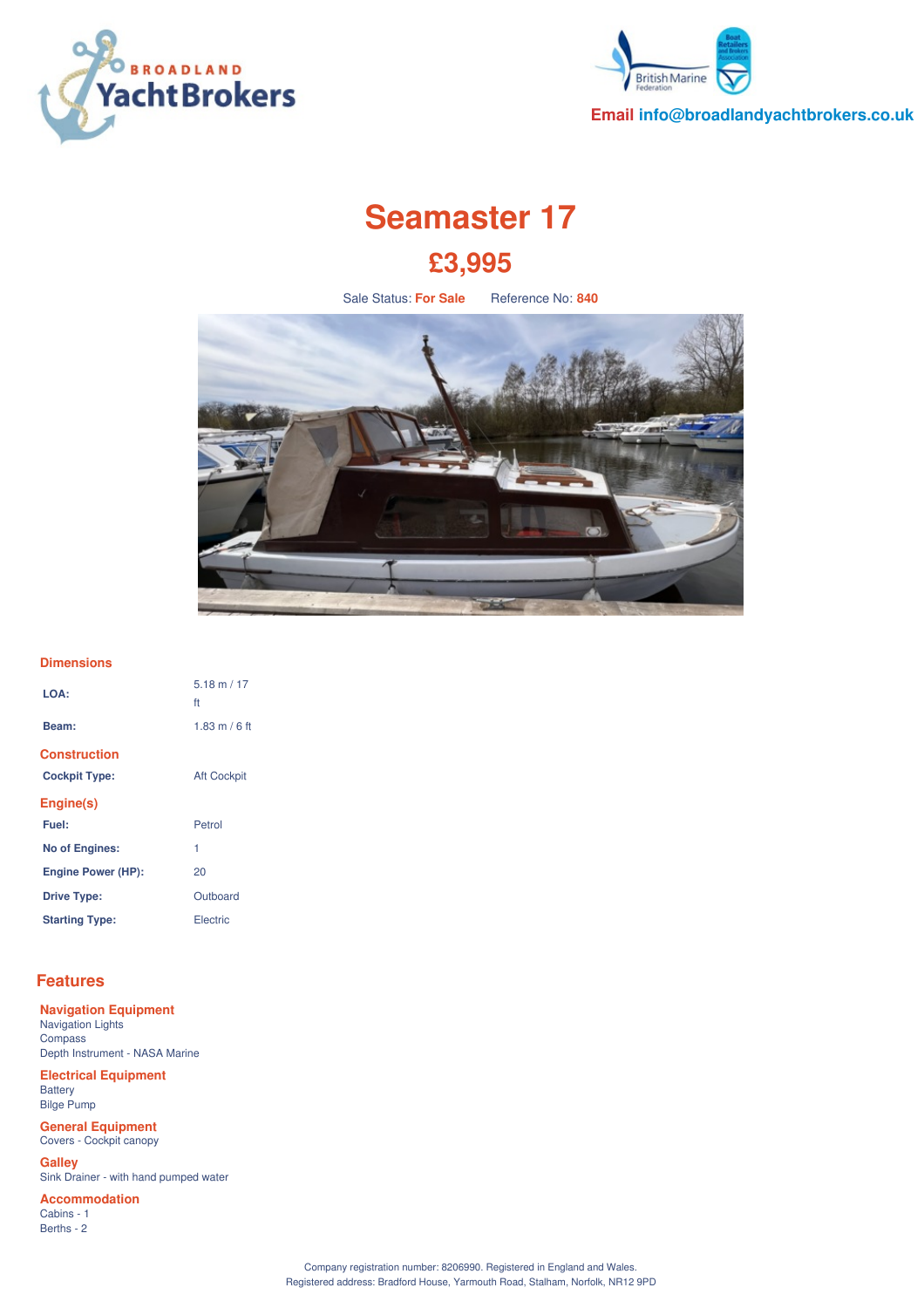



**Email info@broadlandyachtbrokers.co.uk**

# **Accommodation Layout Description**

V berth in open plan cabin.